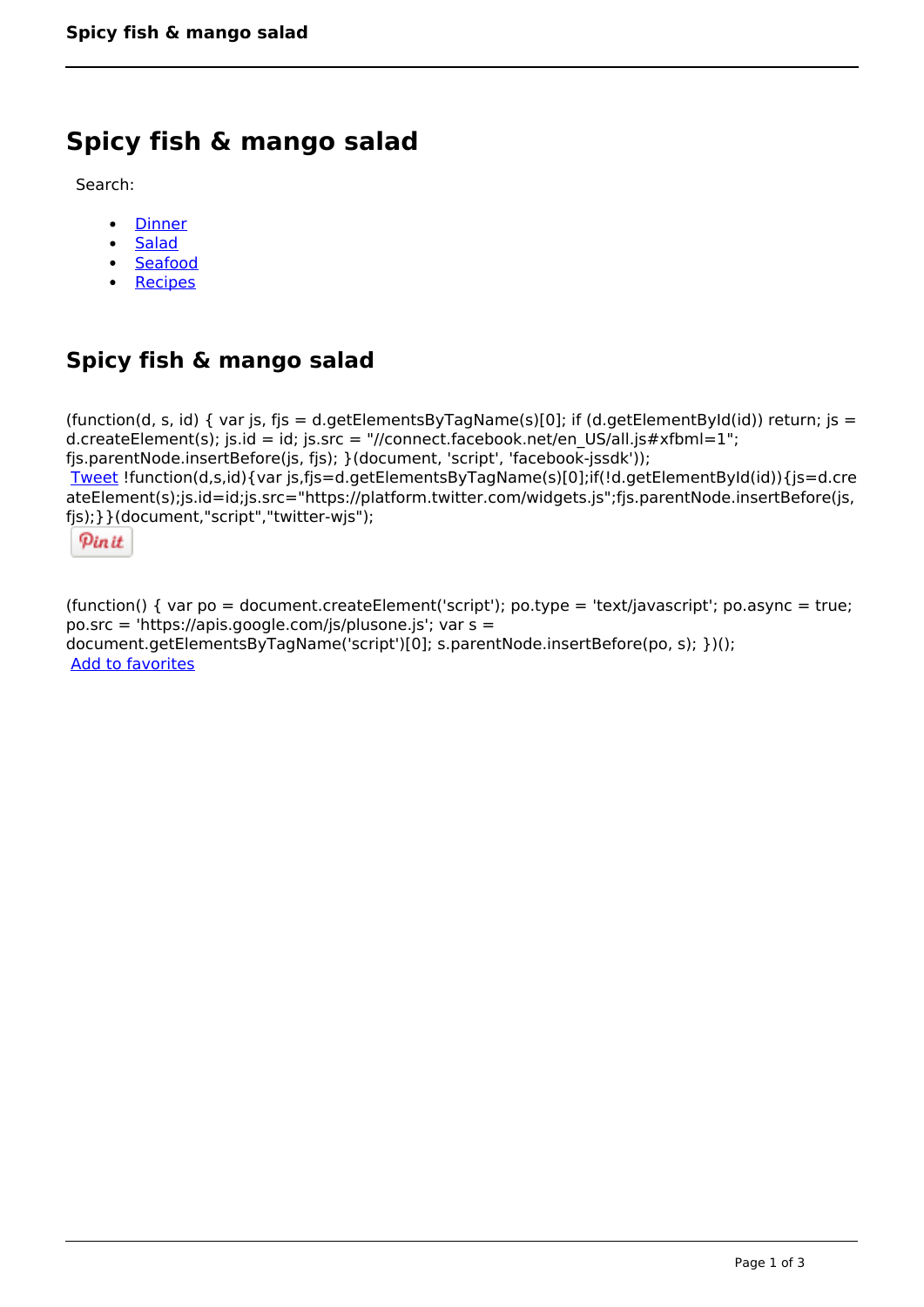

## Rate this recipe

3 people are cooking this [Count me in](https://www.naturalhealthmag.com.au/flag/flag/favorites/612?destination=printpdf%2F612&token=308b86762bd65c58cbca84ce0f57c9f9)

Ingredients (serves 2)

- 1 mango
- 1 Lebanese cucumber, sliced
- $\cdot$  ½ green or red capsicum char-grilled and cut into thin strips
- 1 tbsp fresh coriander (chopped)
- 2 tbsp fresh lime or lemon juice
- 1 tsp fresh ginger, grated
- 1 tbsp light soy sauce
- 1 tbsp sweet chilli sauce
- 2 fish fillets (about 200g)
- Olive oil

## **Method**

Peel mango and slice into thin strips. Place into a bowl with capsicum and cucumber and toss.

In another small bowl, mix together lemon juice, ginger, soy sauce, sweet chilli sauce and chopped coriander. Set aside while cooking fish.

Preheat a char-grill or barbecue. Rub fish fillets with a little oil and cook over high heat for 3-4 minutes on each side or until cooked.